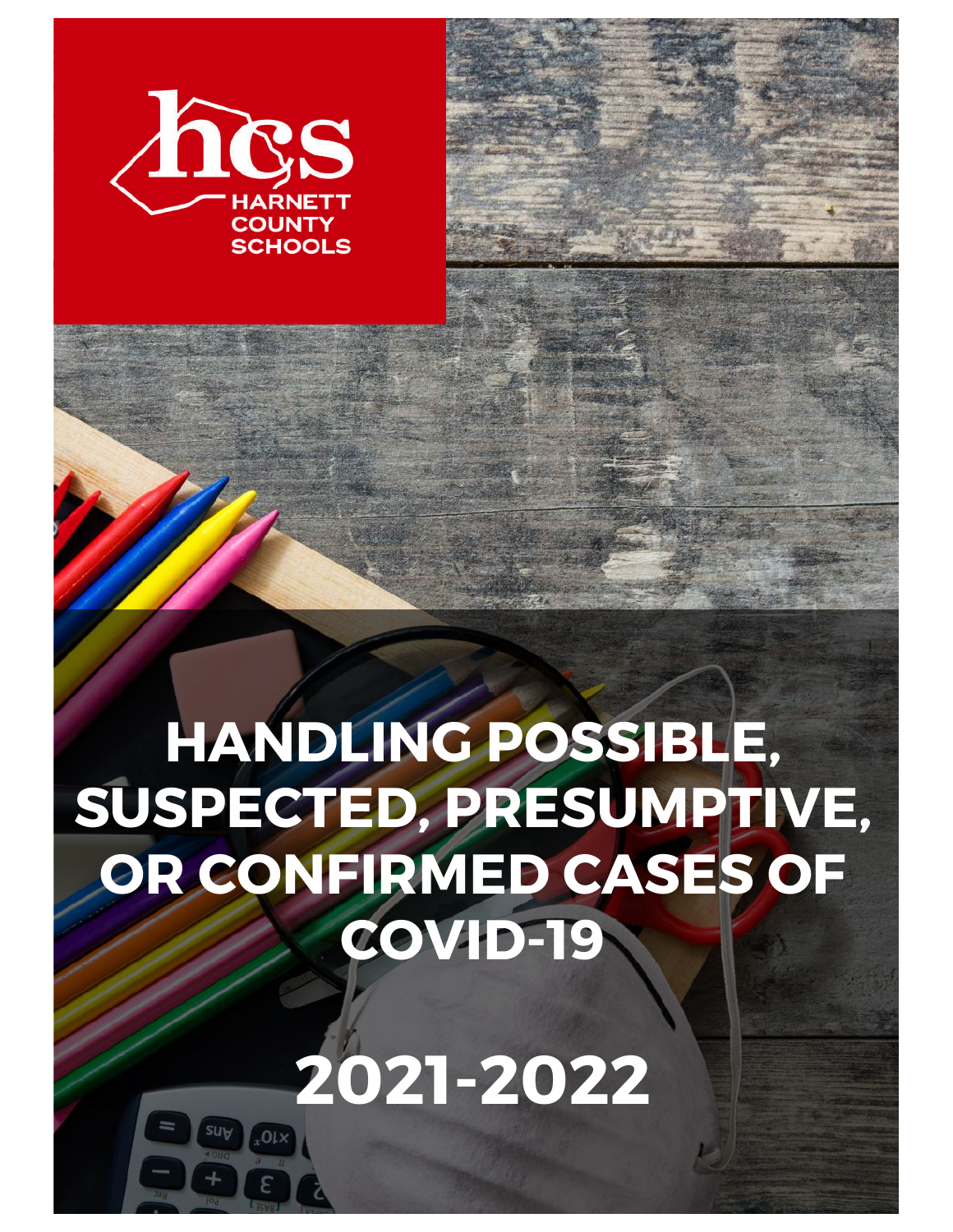### **TESTING**

Staff and students who have symptoms, regardless of vaccination status, should get tested for COVID-19 and isolate from others while waiting for the results. If testing is not possible, you should presume you are positive and follow the guidance below.

#### **ISOLATION REQUIREMENTS**

Staff and students who test positive for COVID-19, regardless of vaccination status, and:

- **DO NOT HAVE SYMPTOMS** Should isolate from others for 5 (five) days
- **DO HAVE SYMPTOMS** Should isolate from others until fever free and symptoms are improving. Isolation should be for at least 5 (five) days since any symptoms began.

**Anyone who tests positive for COVID-19, or is considered a presumed positive, should continue wearing a mask for 5 (five) days after the 5 (five) day isolation period to minimize the risk of infecting others.**

#### **QUARANTINE REQUIREMENTS**

Staff and students exposed to someone with COVID-19, and are:

- **NOT VACCINATED** Should stay away from others for 5 (five) days, get tested on or after day 5 (five) of the exposure and if you test negative, you may return to school or work. It is recommended that you wear a mask for an additional 5 (five) days.
- **VACCINATED AND ELIGIBLE FOR A BOOSTER, BUT NOT YET BOOSTED** Stay away from others for 5 (five) days, get tested on or after day 5 (five) of exposure and if you test negative, you may return to school or work. It is recommended that you wear a mask for an additional 5 (five) days.
- **VACCINATED AND HAVE EITHER RECEIVED A BOOSTER OR ARE NOT YET ELIGIBLE FOR A BOOSTER** - You do not need to isolate from others. It is recommended that you wear a mask for 10 (ten) days from exposure.

#### **UNCHANGED GUIDANCE FROM STRONGSCHOOLS NC TOOLKIT**

Individuals who are not fully vaccinated after a close contact in a classroom or other school setting if masks are being worn appropriately and consistently by both the person with COVID-19 and the potentially exposed person DO NOT need to quarantine. Additional information regarding isolation and quarantine requirements can be found on pages 14-17 of the [StrongSchools](https://covid19.ncdhhs.gov/media/164/open) NC Toolkit.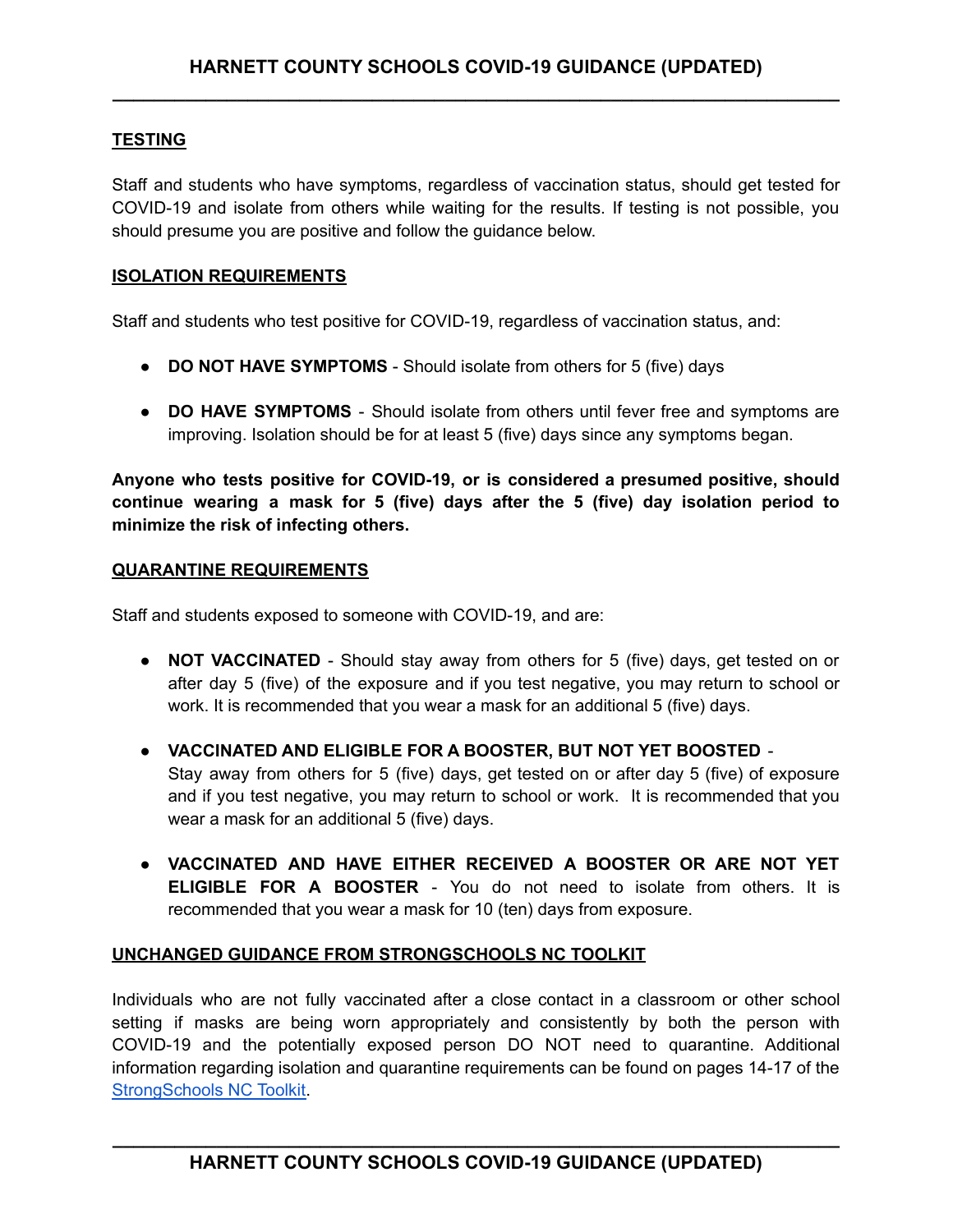# Handling Possible, Suspected, Presumptive, or Confirmed Positive Cases of COVID-19

**Symptoms:** Students, teachers, and staff who have symptoms of COVID-19, should stay home and be referred to their healthcare provider for testing and care. Staying home when sick is essential to keep infections out of schools and prevent spread to others.

For students, staff, and teachers with chronic conditions, symptom presence should represent a change from their typical health status to warrant exclusion from school. Occurrence of any of the symptoms below while a student, teacher, or staff member is at school suggests the person may be referred for diagnostic COVID-19 testing or evaluation.

- Fever or chills
- Cough
- Shortness of breath or difficulty breathing
- Fatigue
- Muscle or body aches
- Headache
- New loss of taste or smell
- Sore throat
- Congestion or runny nose
- Nausea or vomiting
- Diarrhea

More information on how to monitor for symptoms is available from the CDC.

#### **All schools should:**

 $\Box$  Have staff perform self-monitoring of symptoms.

- $\Box$  Have families conduct home-based symptom screening for students, following typical school policies to keep children at home when ill. Recommend that families refer children to diagnostic testing who exhibit symptoms of COVID-19.
	- NCDHHS does not recommend daily COVID-19 symptom screening for all students at school entry. Schools should follow their typical procedures for exclusion as they would for any type of illness if a child is symptomatic at school.

 $\Box$  Immediately isolate symptomatic individuals to a designated area at the school.

- Maintain a dedicated space to isolate symptomatic individuals who become ill during the school day or disclose that they have tested positive for COVID-19. That space should not be used for other purposes.
- $\Box$  Require symptomatic persons to wear a cloth face covering or a procedure mask while waiting to leave the facility or be tested.
	- Cloth face coverings should not be placed on:
		- Anyone who has trouble breathing or is unconscious.
		- Anyone who is incapacitated or otherwise unable to remove the face covering without assistance.
		- Anyone who cannot tolerate a cloth face covering due to developmental, medical, or behavioral health needs.

 $\Box$  Require school nurses or dedicated school staff who provide direct patient care to wear appropriate Personal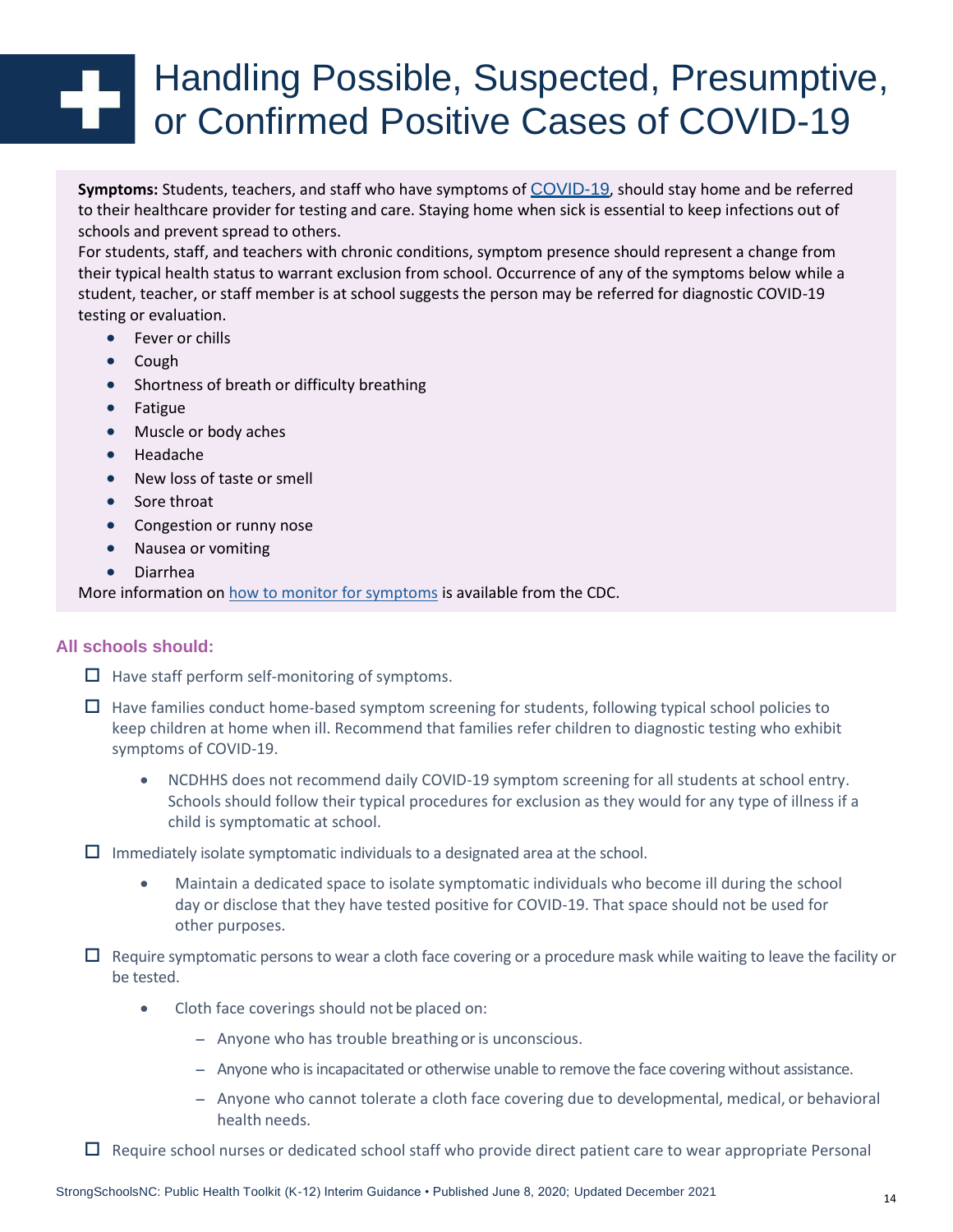Protective Equipment (PPE) and perform hand hygiene after removing PPE.

- $\Box$  Ensure symptomatic students remain under visual supervision of a staff member who is at least 6 feet away. The supervising adult should wear a cloth face covering or a procedure mask.
- $\Box$  Have a plan for how to transport an ill student or staff member home or to medical care.
- $\Box$  Refer to diagnostic testing individuals who exhibit symptoms of COVID-19 at school or disclose recent known close contact to a person with COVID-19.
	- The ability to do rapid testing on site could facilitate COVID-19 diagnosis and inform the need for quarantine of close contacts and isolation
	- Interpretation of tests results can be found at this link to the CDC antigen algorithm). https://www.cdc.gov/coronavirus/2019-ncov/lab/resources/antigen-tests-guidelines.html#usingantigen-tests-community-settings
		- Of note, a person who has symptoms of COVID-19 and has received a negative test for COVID-19 may return to school IF the negative test was either (1) a negative PCR/molecular test or (2) a negative antigen test AND the person has a low likelihood of SARS-CoV-2 infection (I.e., the person has no known or suspected exposure to a person with COVID-19 within the last 14 days or is fully vaccinated).
- $\Box$  Implement cleaning and disinfecting procedures following CDC guidelines.
- □ Utilize NCDHHS and the CDC quarantine quidance.
- $\Box$  Report to local health authorities any suspected or confirmed COVID-19 cases among children and staff (as required by NCGS § 130A-136.
- $\Box$  Implement the approved school Contact Tracing Plan, OR, If directed by Local Health Department, school administrators coordinate with health officials to provide contact information for or notify close contacts of a suspected or confirmed COVID-19 case among staff, students, and families while maintaining confidentiality in accordance with FERPA, NCGS § 130A-143, and all other state and federal laws.
- $\Box$  Adhere to the following criteria for allowinga student or staff member to return to school: See CDC antigen algorithm for interpretation of antigen tests

| <b>Exclusion</b><br><b>Category</b> | <b>Scenario</b>                                                                                                                                                         | <b>Criteria to return to school</b>                                                                                                                                                                                                                                                                                                                                                                                                                                                                                                                                                                                                                                                                                                                                                  |
|-------------------------------------|-------------------------------------------------------------------------------------------------------------------------------------------------------------------------|--------------------------------------------------------------------------------------------------------------------------------------------------------------------------------------------------------------------------------------------------------------------------------------------------------------------------------------------------------------------------------------------------------------------------------------------------------------------------------------------------------------------------------------------------------------------------------------------------------------------------------------------------------------------------------------------------------------------------------------------------------------------------------------|
| <b>Diagnosis</b>                    | Person has tested positive with an antigen test but does<br>not have symptoms of COVID-19 and is not known to be<br>a close contact to someone diagnosed with COVID-19. | If the person has a repeat PCR/molecular test performed in<br>a laboratory within $24 - 48$ hours of their positive antigen<br>test, and that PCR/molecular test is negative: the positive<br>antigen test can be considered a false positive and the<br>person can immediately return to school; OR<br>If the person does not have a repeat PCR/molecular test,<br>or has one within $24 - 48$ hours and it is also positive, the<br>person can return to school 5 days after the specimen<br>collection date of the first positive test, as long as they did<br>not develop symptoms. The person must continue to<br>mask for 5 days to minimize risk of infecting others.<br>The person is not required to have documentation of a<br>negative test in order to return to school. |
| <b>Diagnosis</b>                    | Person has tested positive with a PCR/molecular test<br>but the person does not have symptoms.                                                                          | Person can return to school 5 days after the specimen<br>collection date of their positive test as long as they did not<br>develop symptoms. The person must continue to mask<br>for 5 days post return to minimize risk of infecting<br>others.                                                                                                                                                                                                                                                                                                                                                                                                                                                                                                                                     |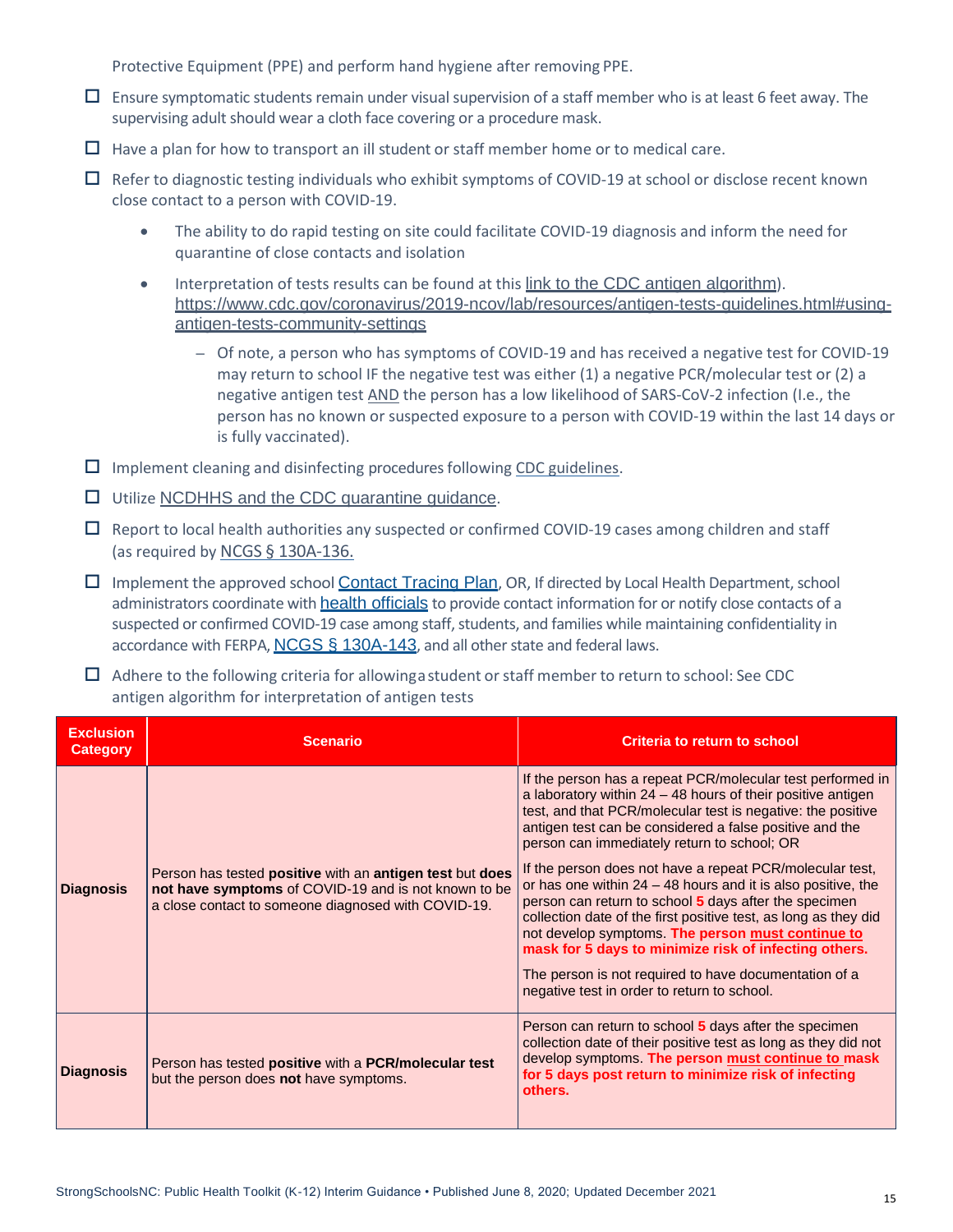| <b>Symptoms</b> | Person has symptoms of COVID-19 and has tested<br>positive with an antigen test or PCR/molecular test                                                                                                                                                                                                                                                                                                                                                                                                                                                                                                                           | Person can return to school when<br>• It has been at least 5 days since the first day of<br>symptoms; AND<br>• It has been at least 24 hours since the person had a<br>fever (without using fever reducing medicine); AND<br>• Other symptoms of COVID-19 are improving.<br>The person is not required to have documentation of a<br>negative test in order to return to school.                                                                                                                                                                                                                                                                                                                                                                                                                                                                                                                                                          |
|-----------------|---------------------------------------------------------------------------------------------------------------------------------------------------------------------------------------------------------------------------------------------------------------------------------------------------------------------------------------------------------------------------------------------------------------------------------------------------------------------------------------------------------------------------------------------------------------------------------------------------------------------------------|-------------------------------------------------------------------------------------------------------------------------------------------------------------------------------------------------------------------------------------------------------------------------------------------------------------------------------------------------------------------------------------------------------------------------------------------------------------------------------------------------------------------------------------------------------------------------------------------------------------------------------------------------------------------------------------------------------------------------------------------------------------------------------------------------------------------------------------------------------------------------------------------------------------------------------------------|
| <b>Symptoms</b> | Person has symptoms of COVID-19 but has not been<br>tested for COVID-19 nor has visited a health care<br>provider. Therefore, the person who has symptoms is<br>presumed positive for COVID-19 due to the presence of a<br>clinically compatible illness in the absence of testing.                                                                                                                                                                                                                                                                                                                                             | Person can return to school when<br>• It has been at least 5 days since the first day of<br>symptoms; AND<br>• It has been at least 24 hours since the person had a<br>fever (without using fever reducing medicine); AND<br>• Other symptoms of COVID-19 are improving.<br>• The person is not required to have documentation of a<br>negative test in order to return to school.                                                                                                                                                                                                                                                                                                                                                                                                                                                                                                                                                        |
| <b>Symptoms</b> | Person has symptoms of COVID-19 but has received a<br>negative test for COVID-19* or has visited a health care<br>provider and received a an alternate diagnosis that<br>would explain the symptoms of COVID-19 *In a person<br>with symptoms, a negative test is defined as either (1) a<br>negative PCR/molecular test or (2) a negative antigen test<br>if the person has a low likelihood of SARS-CoV-2 infection<br>(e.g., the person has no known or suspected exposure to<br>a person with COVID-19 within the last 14 days or is fully<br>vaccinated). See CDC antigen algorithm for interpretation<br>of antigen tests | Person can return to school when:<br>• It has been at least 24 hours since the person had a<br>fever (without using fever reducing medicine); AND<br>• They have felt well for at least 24 hours.<br>Note: The health care provider is not required to detail the<br>specifics of the alternate diagnosis.                                                                                                                                                                                                                                                                                                                                                                                                                                                                                                                                                                                                                                |
| <b>Exposure</b> | Person who is not up-to-date with all recommended<br>vaccination for their age and has been in<br>close contact with someone with a confirmed case of<br>COVID-19, in which one the persons was not masked.                                                                                                                                                                                                                                                                                                                                                                                                                     | If person is unvaccinated OR more than six months out<br>from their second mRNA dose (or more than 2 months<br>after the J&J vaccine) and eligible for booster but not<br>yet boosted they can return to school after completing<br>5 days of quarantine if asymptomatic, but must<br>complete 5 days of strict mask use. The 5 days of<br>quarantine begin on the day after the last known close<br>contact with the COVID-19 positive individual. They<br>should test on day 5 if possible.<br>Alternatively, for people who have completed a primary<br>series but are eligible and have not completed a booster, if<br>a 5-day quarantine is not feasible, it is imperative that an<br>exposed person wear a well-fitting mask at all times when<br>around others for 10 days after exposure.<br>If symptoms occur, person should immediately isolate until<br>a test either confirms COVID-19, or a negative result rules<br>it out. |
| <b>Exposure</b> | Person has been in close contact with someone with a<br>confirmed case of COVID-19, in which both individuals<br>were wearing a mask the entire time (regardless of<br>vaccination status)                                                                                                                                                                                                                                                                                                                                                                                                                                      | Person does not need to be excluded from school if masks<br>were being worn appropriately and consistently by both the<br>person with COVID-19 and the potential exposed person. This<br>applies to exposures in classrooms, other in-school settings, and<br>school transportation but does not apply to exposures during<br>extracurricular activities, including athletic activities.                                                                                                                                                                                                                                                                                                                                                                                                                                                                                                                                                  |
| <b>Exposure</b> | Person is up-to-date with vaccinations recommended for<br>their age (this includes people who have received their<br>booster shot if eligible, or if not eligible for booster have<br>completed their primary vaccination)                                                                                                                                                                                                                                                                                                                                                                                                      | Person does not need to be excluded from school if they<br>have had no symptoms after being a close contact to<br>someone with COVID-19, and they do not live in a<br>congregate setting (such as a shelter).                                                                                                                                                                                                                                                                                                                                                                                                                                                                                                                                                                                                                                                                                                                             |

## **All schools could consider:**